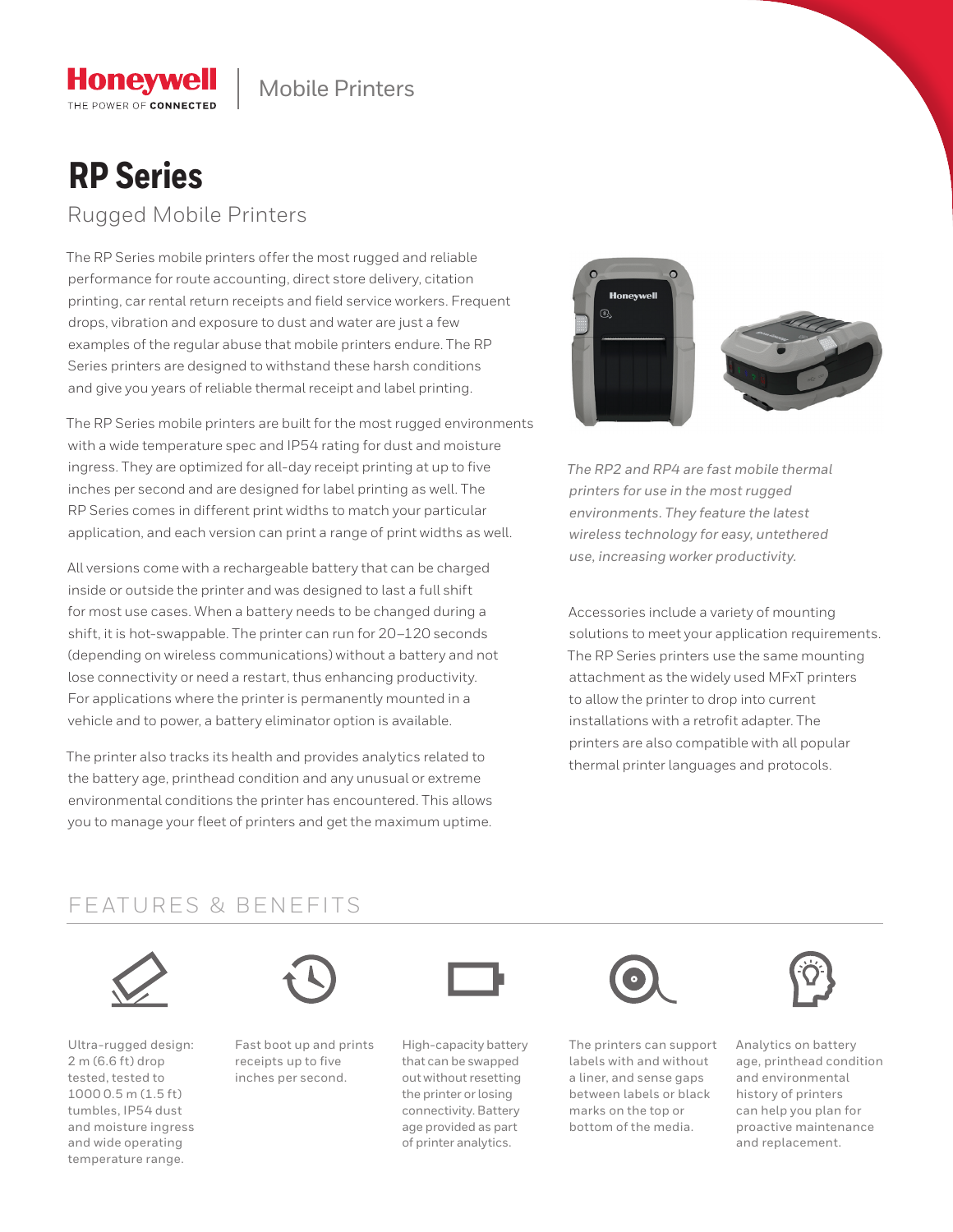### **RP Series** Technical Specifications

#### MECHANICAL

**RP 2 (2 inch) Printer: Dimensions (H x W x D):** 160 mm x 116 mm x 77 mm (6.3 in x 4.6 in x 3.0 in)

**Printer Weight:** 0.72 kg (1.58 lb) (with battery, no media)

**RP 4 (4 inch) Printer: Dimensions (H x W x D):** 187 mm x 164 mm x 77 mm (7.36 in x 6.46 in x 3.0 in) **Printer Weight:** 1.02 kg (2.25 lb) (with battery, no media)

#### MEDIA

**Media Roll Width:**

**RP2:** 25 mm (1.00 in) to 57 mm (2.25 in) **RP4:** 51 mm (2.00 in) to 111 mm (4.4 in)

#### **Maximum Print Width:**

**RP2:** 48 mm (1.89 in) **RP4:** 104 mm (4.1 in)

**Media Types:** Receipt paper, linered and linerless\* labels with black mark or gap sensing

**Maximum Roll Capacity:** 58 mm (2.25 in) outside diameter

**Core Sizes:** 10.16 mm (0.4 in), 19 mm (0.75 in), or 25.4 mm (1.0 in) inside diameter

**Media Thickness:** 0.05 mm (2 mil) to 0.16 mm (6.3 mil)

For optimum print quality and printer performance, use certified Honeywell media supplies.

#### COMMUNICATIONS

USB 2.0, includes On-The-Go (OTG) capabilities for scanner, scale and keyboard input

NFC, for pairing and retrieving configuration and diagnostic information

**Bluetooth®:** Bluetooth 4.0 + LE dual radio mode; serial port profile, security modes 1-4, encryption 1-3e, Apple® iOS compatible

**802.11 a/b/g/n and Bluetooth with dual radio mode; wireless access modes:** infrastructure and ad hoc

|                       | <b>WFP</b>                                      | <b>WPA</b>     | WPA <sub>2</sub> |
|-----------------------|-------------------------------------------------|----------------|------------------|
| <b>MODES</b>          |                                                 | PSK/Enterprise |                  |
| SECURITY/ENCRYPTION   | 64/128                                          | TKIP/RC4       | CCMP/AFS         |
| <b>AUTHENTICATION</b> | LEAP. EAP-PEAP. EAP-FAST.<br>EAP-TTLS, EAP-LEAP |                |                  |

**Internet Protocols Supported:** UDP/TCP, DHCP, BootP, FTP, FTPS, SFTP, TFTP, Telnet, LDP, SNMP; remote and Auto Update features supported; 802.11i

#### ENVIRONMENTAL

Meets IP54 dust and water ingress rating **Drop Specification:** 2 m (6.6 ft) **Tumble Test:** 1000 cycles at 0.5 m (1.5 ft) **Operating Temperature:** -20°C to 55°C (-4°F to 131°F)

**Storage Temperature:** -30°C to 65°C (-22°F to 149°F)

**Charging Temperature:** 0°C to 50°C (32°F to 122°F)

**Operating Humidity:** 10% – 90% (non-condensing)

**Storage Humidity:** 10% – 90% (non-condensing)

#### SOFTWARE/FIRMWARE

NETira Configuration Tool – complete printer setup utility

**Control Language Compatibility:** Line Printer Mode, Easy Print, DPL, ZPL II, CPCL, IPL, XML (limited)

**Device Management Compatibility:** NETira

**Remote Management:** monitor and manage printers; NETira MD: mobile device management utility for smart mobile devices; AirWatch® Mobile **Device Management:** Wavelink® Avalanche MC, Soti Mobilink

**Network Compatibility:** TCP-IP based networks; AS/400 (LPD)-based networks

**Drivers:** Microsoft® Windows® XP/Vista/7/8, and 10

**Label-Design Software Compatibility:** BarTender, Niceware/NiceLabel and others

**ERP Systems Compatibility:** SAP®, Oracle® **Software Development Kit:** Android™ 2.1 and above; Apple iOS 5, 6 and 7; Microsoft Windows Desktop up to Windows 8, Windows 8 Store, Windows Mobile and Windows CE; C++, C-Sharp, Java, ActiveX Control

#### USAGE FEATURES

**Intelligent Backlit Icons:** On/Off Button, Battery Charge, Battery Life, Media Status, Communication Status

**Media:** Drop-in/easy-to-load media, adjustable media arms, 4 in printer fan fold slot

**Proactive Maintenance:** Sensors for reporting printer usage information (battery, printhead, environmental) and management console

\* For use in RP Series printers equipped with linerless option only